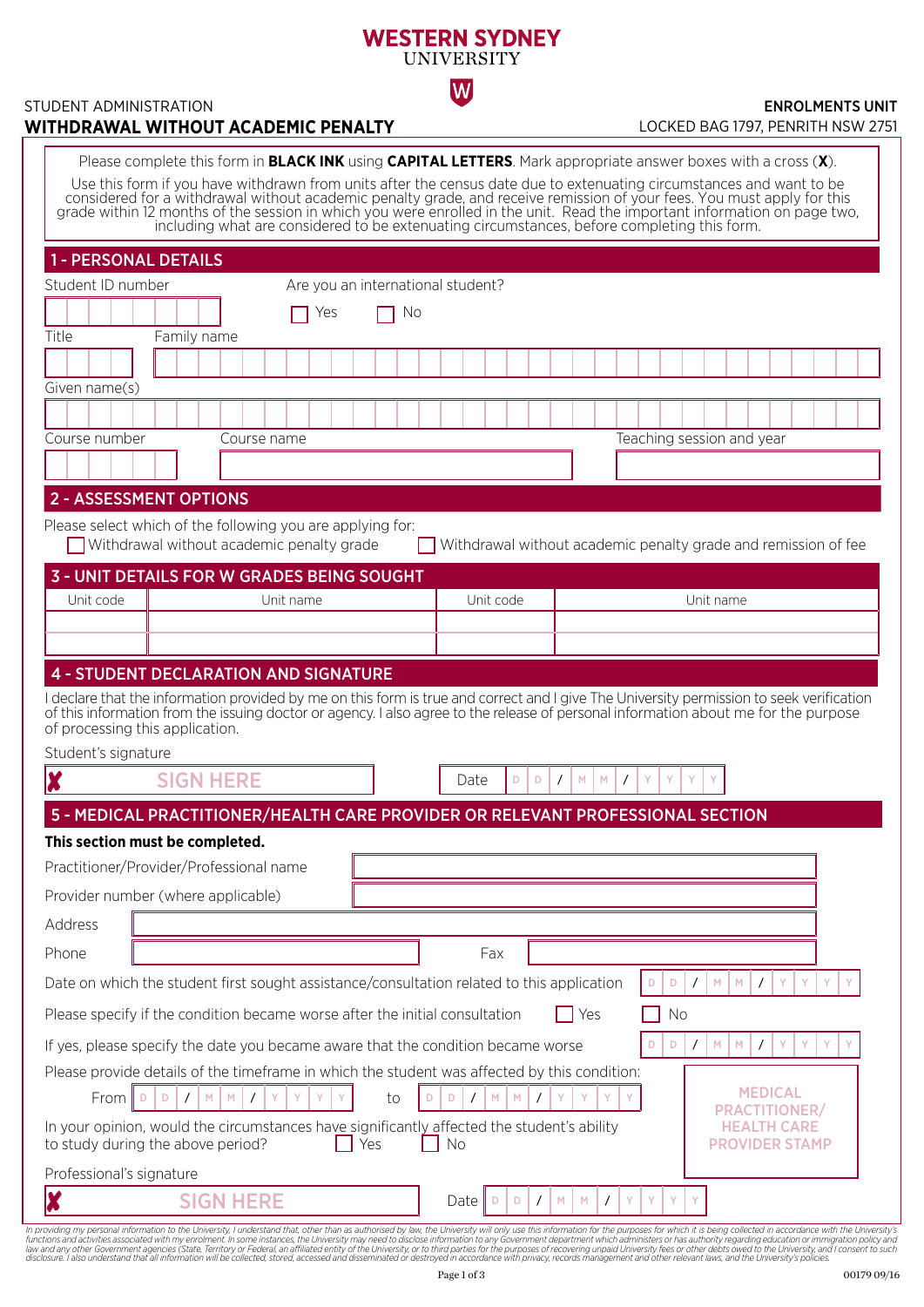# **IMPORTANT INFORMATION WHEN APPLYING FOR WITHDRAWAL WITHOUT ACADEMIC PENALTY**

To withdraw from units after the census date, you must first fill out a Discontinuation or break from studies form available from westernsydney.edu.au/forms or any Student Central. You will receive an 'E' grade (Fail Discontinued) on your student record and will still be charged unit fees.

If you have withdrawn from units after the census date due to extenuating circumstances, you can use this form to be considered for a withdrawal without academic penalty grade and to receive remission of your fees.

# **Timeframe**

You must submit your application within 12 months of the final date of the teaching session in which you withdrew from the unit/s. For example, if you were enrolled in units for Autumn 2015, the last day of session was 28 June 2015 so you have until close of business on 28 June 2016 to apply for a 'W' grade. Applications made after that time cannot be considered.

# **Extenuating circumstances**

To be eligible for consideration for a W grade you must have experienced extenuating circumstances. Extenuating circumstances are unusual or abnormal events or circumstances that are beyond your control. Your own actions must not have contributed, directly or indirectly, to these circumstances.

These events or circumstances must not have fully impacted you until the census date or after this date. This means the situation must have occurred either:

- after the census date
- before the census date, but worsened after that date
- before the census date, but the full effect did not become apparent until on that date or after that date

You must be able to show that the impact of these circumstances was extensive enough to prevent you from:

- completing the requirements of the unit/s
- doing necessary private study
- attending sufficient lectures or tutorials or meeting other attendance requirements
- completing required assessable work
- sitting required examinations or placements because of your inability to meet the above unit requirements

Examples of what are accepted to be extenuating circumstances are available at westernsydney.edu.au/supportingdocuments.

## **Supporting documentation**

You must provide documentation from external professional sources to support your application. This documentation must detail the extent of your extenuating circumstances and demonstrate how your circumstances became worse after the census date. It must be signed and dated by the relevant professional.

All supporting documentation must be an original document (on official letterhead) or certified as a true copy by a Justice of the Peace or by an authorised Student Central officer. Information on how to certify your documents is available online at westernsydney.edu.au/certifyingdocuments.

A letter written by yourself outlining your circumstances is not sufficient evidence.

## **Medical reasons**

If you are claiming medical reasons you must have your health care professional complete section 5 of this application. The details supplied must demonstrate sufficient impact on your ability to study. Alternatively you can provide a certificate/letter/ statement from a doctor including:

- the date your medical condition began or changed
- how your condition affected your ability to study
- when it became apparent that you could not continue with your studies

A medical certificate stating just 'illness', 'medical condition' or 'medical reason' will not be sufficient.

## **Family/personal reasons**

You require a doctor, counsellor or independent member of the community (e.g. a Justice of the Peace or a religious Minister) to complete section 5 of the application or provide a statement including:

- the date your personal circumstance began or changed
- how your circumstance affected your ability to study
- when it became apparent you could not continue your studies

## **Employment related reasons (not applicable for international students)**

You require a letter from your employer stating:

- your previous work hours and location
- your current work hours and location
- the reason for changed hours and/or location

Choosing to increase your hours of work or undertake additional employment are not regarded as circumstances beyond your control.